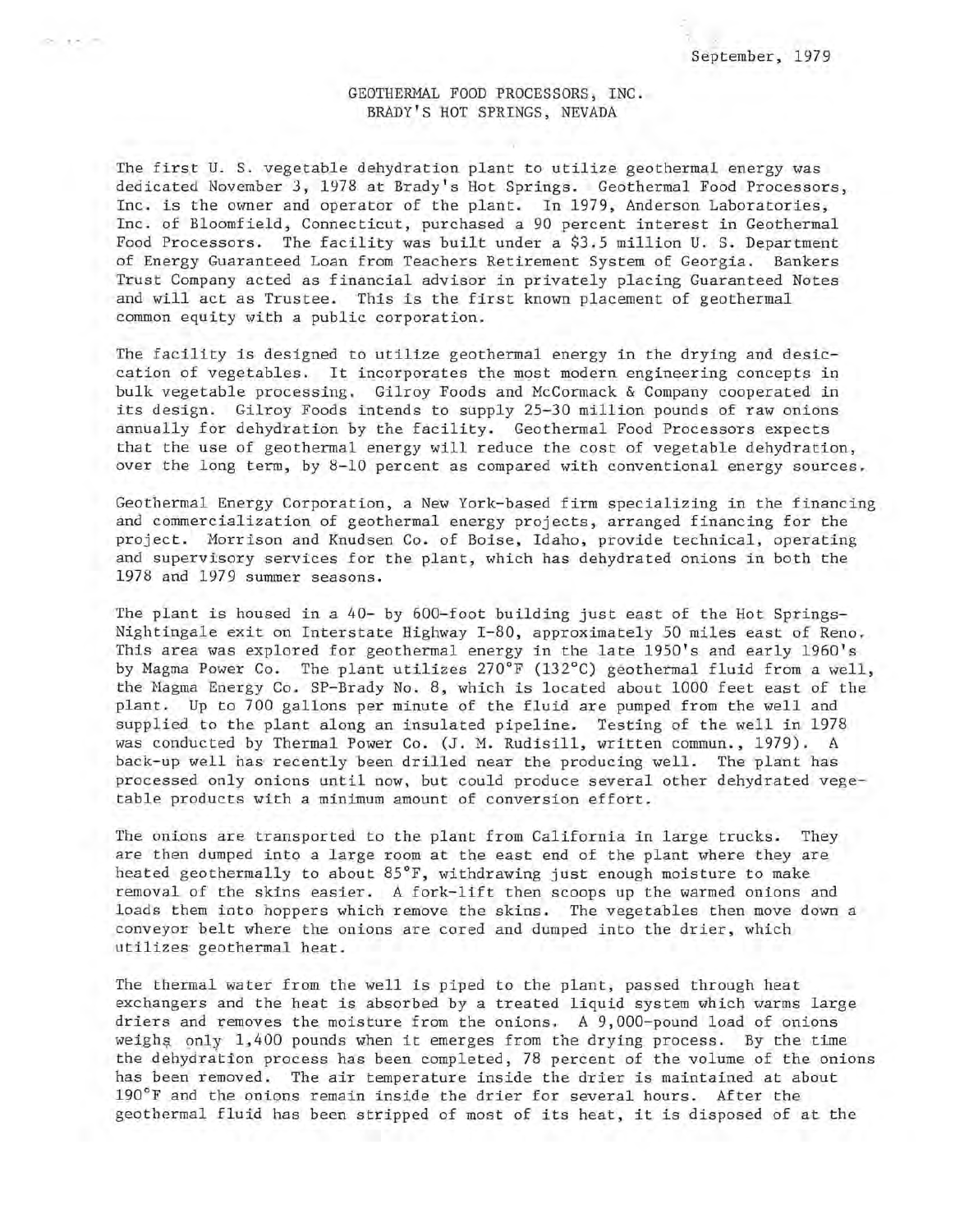surface in an area south of the plant. The water has a temperature of 270°F in the well and is about 130°F when it is released from the plant. After drying, the dehydrated onions are milled, packed into large barrels and shipped to California where they are packaged for consumption. At a full capacity, the plant can employ up to 85 workers, running three shifts a day.

In the spring of 1979, the Magma Power Co. Brady No. 5 blew out during an attempt to flow-test the well. Corrosion had apparently affected the well casing near the surface. This blowing well stimulated considerable surface geothermal activity along more than a mile of the Brady Thermal Fault. The activity is similar to that reported following the blow-out of a well during drilling in 1959. The Brady No. 5 well is near the SP-Brady No. 8 which produces geothermal fluid for the vegetable dehydration plant. Although the production well was affected, it is still capable of supplying the needs of the plant.

For the past several months steam has been venting at the surface along the trace of the Brady Thermal Fault, from the original Brady's Hot Springs area south of the blowing well to approximately 1000 feet northeast of old U. S. Highway 40. The thermal activity crosses the highway at the same place as it did in 1959. Numerous mud pots, some up to 10 feet across, have formed in the unconsolidated alluvium, and in many areas a considerable amount of steam is rising through the sediments and older spring deposits. The area is quite dangerous, and visitors should exercise extreme caution.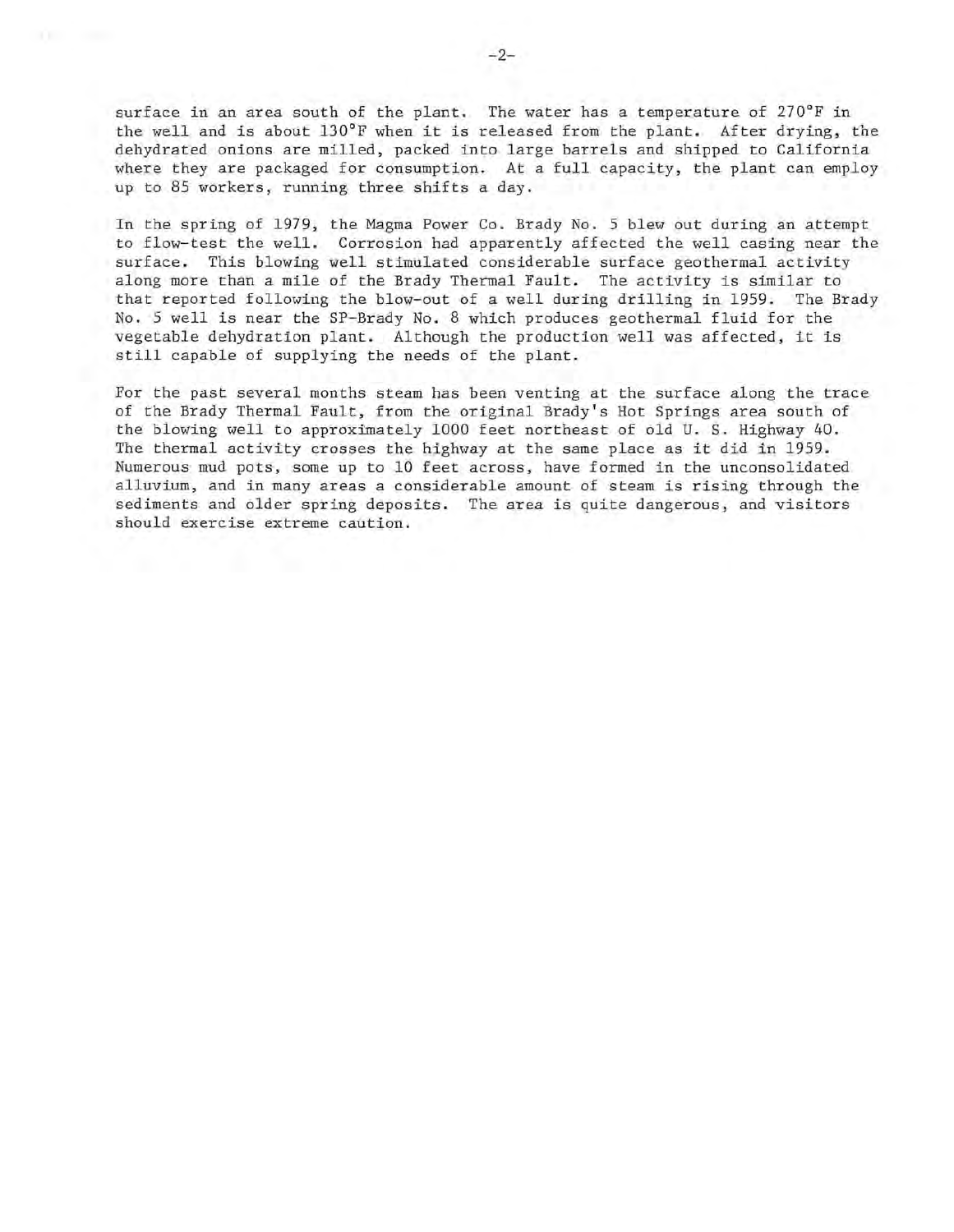## GEOTHERMAL FOOD PROCESSORS, INC. BRADY HOT SPRINGS, NEVADA

## TOUR OF PLANT

On this tour you are your own tour guide .•. sort of a follow the bouncing ball without the ball. The labels at each step outlined below correspond to signs on the equipment and the plant is virtually a straight line operation, so the tour is simple.

Start at the southeast fence corner. About 1000 feet off to the south (at the end of the insulated pipeline you can see from this vantage point is the well from which the geothermal fluid for the operation is pumped. The insulated pipeline is 1300 feet long and carries the fluid at 270 degrees F to the north side of the buildings where we will see it later on the tour.

1. CURING: Now turn 180 degrees and walk toward the east end of the 600 foot long building which house GFP. Directly in front of you in the open portion of the building is where the onions (for our example today) enter the plant. The raw onions are spread over a series of drying plenums where air, warmed by geothermal energy, is passed through them to provide initial drying and curing of the skins.

2. TOPPER: After drying, the onions are conveyed into this machine where brushes hold them in position and knives cut the tops off. The onions then pass on to a washer and undersized onions fall through the graded grate at the end.

3. CORING: From the washer the onions move to the coring line inside the building. This is the most labor intensive operation in the entire plant. Here there are 22 positions each with a water driven corer where the operator holds the onion against rotating knives which remove the cores. The onions then move to a second

4. WASHER: A large stainless steel drum located at the end of the coring line. Spirals can be seen on the inside of the drum carrying the onions which are washed by water jets. From the washer a conveyor carries the onions to the surge/bin which provides storage so that the coring line operating on two shifts can provide enough onions for the dryer to operate for three shifts, 24 hours a day. From the surge bin the onions go through the

5. SHUFFALO/FEEDER: across a weigh belt and via a small conveyor to the

6. DICER: where they are sliced and then conveyed to the dryer where they are spread evenly across the inlet end by a wiper feed.